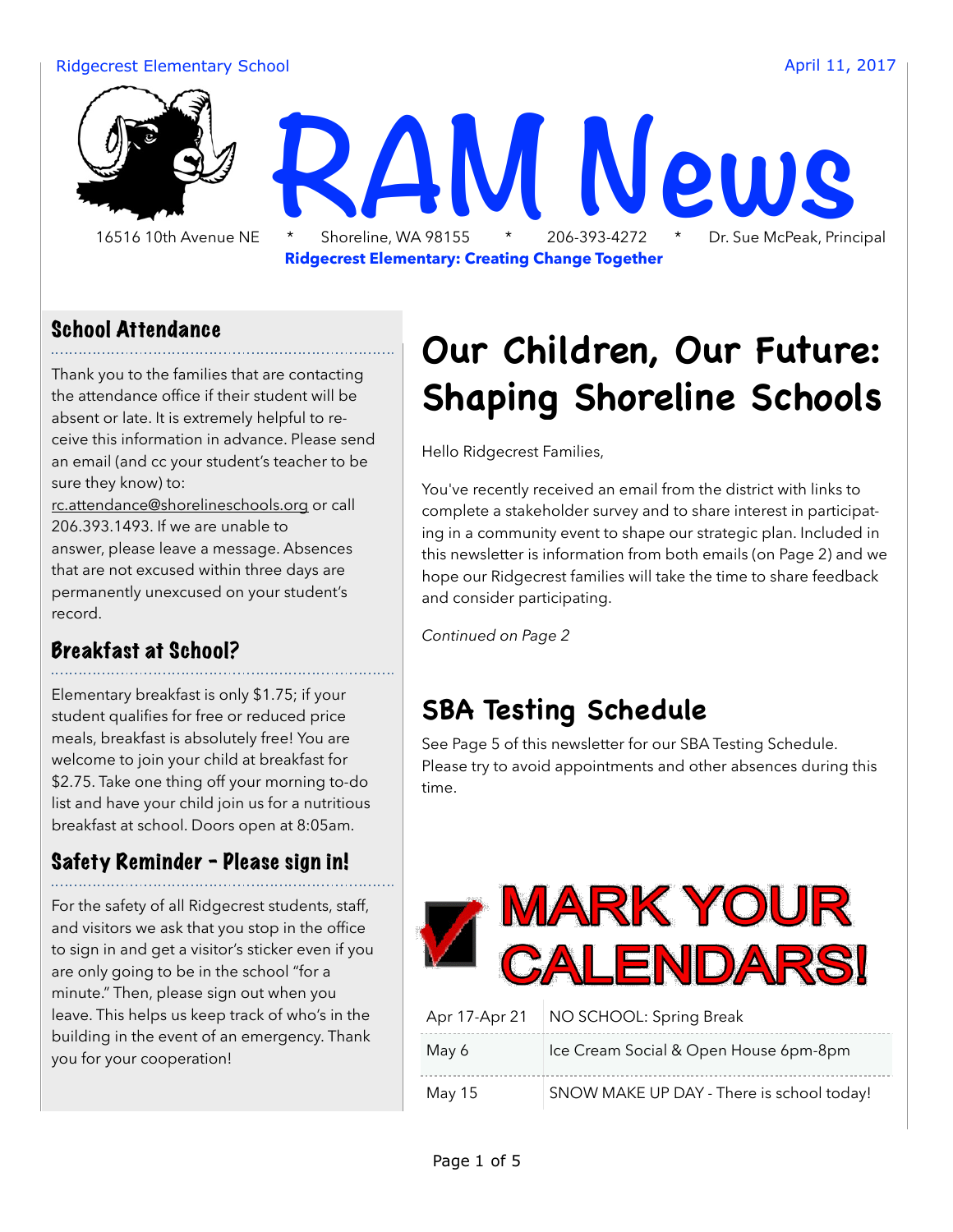

## **Sending Medicine to 6th Grade?**

#### **Camp is FIVE weeks away!**

 If your student takes medication - prescription or over-the-counter - that you would like to send to camp, please fill out the Permission to Administer Medication for Extended Field Trip Form. This form was included in your camp information or call the health office if need one. Sign the parent part and send to your doctor for medication information and signature. Return this form to school with the medication in the original labeled bottle. Please only send enough medication for the four days of camp. **The paperwork and medications need to be in the health office by May 1st** so that the nurse going to camp may review them.

 For example, your student camper may need sunscreen, anti-itch medication, Tylenol for a headache or Ibuprofen for a muscle strain. ALL these medications require the Permission to Administer Medication Form to be signed by your doctor and returned to school with the medications by May 1st.

 The nurse cannot administer medications to your student without this form and parent supplied medicine. Thank you!

Please call the health office if you have any questions - 206.393.4276

**5<sup>th</sup> grade parents** - Reminder that your student will need a Tdap immunization before 6<sup>th</sup> grade starts. Tdap stands for the Tetanus, diphtheria and pertussis vaccine. This is part of his/her 12<sup>th</sup> year medical checkup and is required for school attendance. Please let the nurses know the date of vaccination so we may update your child's school medical records

Thank you,

## $\sqrt{otes}$  District Survey & Invitation

*Continued from Page 1* 

#### *Regarding the Survey:*

Dear Shoreline Families,

 In 2016-2017, the Shoreline School District Board of Directors and Superintendent Rebecca Miner affirmed the launch of a strategic planning endeavor to bring our community together and develop a multi-year instructional plan. This strategic plan will set out instructional priorities to reflect the needs and interests of our Shoreline community and ensure student learning at the highest levels.

 We value and greatly need our many stakeholders' input and expertise; therefore we will call on your voice throughout the process as we collaboratively create our instructional strategic plan.

 Currently, we are asking you to [provide feedback](http://track.spe.schoolmessenger.com/f/a/1RLQ8ShX_YpYtLpIzHyUCw~~/AAAAAQA~/RgRazMSZP0EIAKxzRmzDSYdXB3NjaG9vbG1YBAAAAABCCgACGZHrWCOvTv1SGWphbmluYS5wYWN1bnNraUBnbWFpbC5jb20JUQQAAAAAhIcCaHR0cDovL3RyYWNrLnNwZS5zY2hvb2xtZXNzZW5nZXIuY29tL2YvYS9NSFpDYko4ZGdVLW55WU5CVWExbWVBfn4vQUFBQUFRQX4vUmdSYXZXcHdQMEVJQU94aGpWTENXbDlYQjNOamFHOXZiRzFZQkFBQUFBQkNDZ0FEOERiY1dOQnZBWGxTSDI1NWJHRXVabkpwZEhwQWMyaHZjbVZzYVc1bGMyTm9iMjlzY3k1dmNtY0pVUVFBQUFBQVJLeG9kSFJ3T2k4dmQzZDNMbk5vYjNKbGJHbHVaWE5qYUc5dmJITXViM0puTDNOcGRHVXZaR1ZtWVhWc2RDNWhjM0I0UDFCaFoyVlVlWEJsUFRNbVJHOXRZV2x1U1VROU5DWk5iMlIxYkdWSmJuTjBZVzVqWlVsRVBUSTJKbFpwWlhkSlJEMDJORFEyUlVVNE9DMUVNekJETFRRNU4wVXRPVE14TmkwelJqZzROelJDTTBVeE1EZ21VbVZ1WkdWeVRHOWpQVEFtUm14bGVFUmhkR0ZKUkQwNE56UTBKbEJoWjJWSlJEMHhSNmw3SW5WelpYSnBaQ0k2SWpJd0lpd2ljMmhoY21ScFpDSTZJakVpTENKamRYTjBiMjFsY21sa0lqb2lOVEF3SWl3aVpXNTJJam9pY0hKdlpDSXNJbXB2WW1sa0lqb2lNVGsyTlRFaUxDSmxiV0ZwYkZOdmRYSmpaU0k2SWtOVlUxUlBUVVZTWDBwUFFpSXNJbkJsY25OdmJtbGtJam9pTkRBeU56RWlMQ0p6Wlc1MFZHbHRaVTF6SWpvaU1UUTVNRGd5TlRVM01qWTVOaUlzSW5ObGNYVmxibU5sSWpvaU1DSjlHqnsicGVyc29uaWQiOiIyODUyNyIsInNlbnRUaW1lTXMiOiIxNDkxODMzMTA4MjE5Iiwiam9iaWQiOiIxOTc2NSIsImVtYWlsU291cmNlIjoiQ1VTVE9NRVJfSk9CIiwiY3VzdG9tZXJpZCI6IjUwMCIsImVudiI6InByb2QiLCJzZXF1ZW5jZSI6IjEiLCJ1c2VyaWQiOiIxMjAiLCJzaGFyZGlkIjoiMSJ9) about your experiences via an online survey. The feedback you provide will be used to guide our Instructional Strategic Plan and improvements in our district. Please click the following link to learn more about the project and take the survey. **[Click HERE to get](http://track.spe.schoolmessenger.com/f/a/aYo4z2s7Yens2pUaLl97iw~~/AAAAAQA~/RgRazMSZP0EIAKxzRmzDSYdXB3NjaG9vbG1YBAAAAABCCgACGZHrWCOvTv1SGWphbmluYS5wYWN1bnNraUBnbWFpbC5jb20JUQQAAAAARKxodHRwOi8vd3d3LnNob3JlbGluZXNjaG9vbHMub3JnL3NpdGUvZGVmYXVsdC5hc3B4P1BhZ2VUeXBlPTMmRG9tYWluSUQ9NCZNb2R1bGVJbnN0YW5jZUlEPTI2JlZpZXdJRD02NDQ2RUU4OC1EMzBDLTQ5N0UtOTMxNi0zRjg4NzRCM0UxMDgmUmVuZGVyTG9jPTAmRmxleERhdGFJRD04NzQ0JlBhZ2VJRD0xR6p7ImVudiI6InByb2QiLCJjdXN0b21lcmlkIjoiNTAwIiwiZW1haWxTb3VyY2UiOiJDVVNUT01FUl9KT0IiLCJwZXJzb25pZCI6IjI4NTI3Iiwic2hhcmRpZCI6IjEiLCJzZXF1ZW5jZSI6IjEiLCJqb2JpZCI6IjE5NzY1IiwidXNlcmlkIjoiMTIwIiwic2VudFRpbWVNcyI6IjE0OTE4MzMxMDgyMTkifQ~~)  [started](http://track.spe.schoolmessenger.com/f/a/aYo4z2s7Yens2pUaLl97iw~~/AAAAAQA~/RgRazMSZP0EIAKxzRmzDSYdXB3NjaG9vbG1YBAAAAABCCgACGZHrWCOvTv1SGWphbmluYS5wYWN1bnNraUBnbWFpbC5jb20JUQQAAAAARKxodHRwOi8vd3d3LnNob3JlbGluZXNjaG9vbHMub3JnL3NpdGUvZGVmYXVsdC5hc3B4P1BhZ2VUeXBlPTMmRG9tYWluSUQ9NCZNb2R1bGVJbnN0YW5jZUlEPTI2JlZpZXdJRD02NDQ2RUU4OC1EMzBDLTQ5N0UtOTMxNi0zRjg4NzRCM0UxMDgmUmVuZGVyTG9jPTAmRmxleERhdGFJRD04NzQ0JlBhZ2VJRD0xR6p7ImVudiI6InByb2QiLCJjdXN0b21lcmlkIjoiNTAwIiwiZW1haWxTb3VyY2UiOiJDVVNUT01FUl9KT0IiLCJwZXJzb25pZCI6IjI4NTI3Iiwic2hhcmRpZCI6IjEiLCJzZXF1ZW5jZSI6IjEiLCJqb2JpZCI6IjE5NzY1IiwidXNlcmlkIjoiMTIwIiwic2VudFRpbWVNcyI6IjE0OTE4MzMxMDgyMTkifQ~~).**

#### *Regarding the Event:*

Dear Shoreline Schools Families and Staff,

 We are seeking community members who are interested in participating in an event to help develop a vision and goals for the future of Shoreline Public Schools. "Our Children, Our Future: Shaping Shoreline Schools" will be held on May 13 from 8:30 a.m. - 3:00 p.m. in the Shoreline Room of the Shoreline Center, 18560 1st Ave. NE.

 Seating is limited and you must commit to attending the whole duration of the event. To read more about the event and express interest in attending, please see the attached flyer.

 If you have any questions, please contact Hanna Mazur at [hanna.mazur@shorelineschools.org](mailto:hanna.mazur@shorelineschools.org) or (206) 393-4211.

#### [Visioning Day Invite](http://track.spe.schoolmessenger.com/f/a/G8hGiMEUEXQzlReoxs3DJA~~/AAAAAQA~/RgRazMSZP0EIAKxzRmzDSYdXB3NjaG9vbG1YBAAAAABCCgACGZHrWCOvTv1SGWphbmluYS5wYWN1bnNraUBnbWFpbC5jb20JUQQAAAAARHVodHRwczovL21zZy5zY2hvb2xtZXNzZW5nZXIuY29tL20vP3M9a09SUUxrYVFLS2cmbWFsPTNjZmQ1MjkwOTEzMWU2MzliZmJiNmRlMjEyYjY1OWVjZmVhMTI2ZTU3NTVhNWYwZDAwZjZiOWFiNDljNDQ0MzlHqnsiZW1haWxTb3VyY2UiOiJDVVNUT01FUl9KT0IiLCJzZXF1ZW5jZSI6IjEiLCJwZXJzb25pZCI6IjI4NTI3Iiwic2hhcmRpZCI6IjEiLCJ1c2VyaWQiOiIxMjAiLCJzZW50VGltZU1zIjoiMTQ5MTgzMzEwODIxOSIsImpvYmlkIjoiMTk3NjUiLCJlbnYiOiJwcm9kIiwiY3VzdG9tZXJpZCI6IjUwMCJ9)

Nurse Joan and Nurse Stacey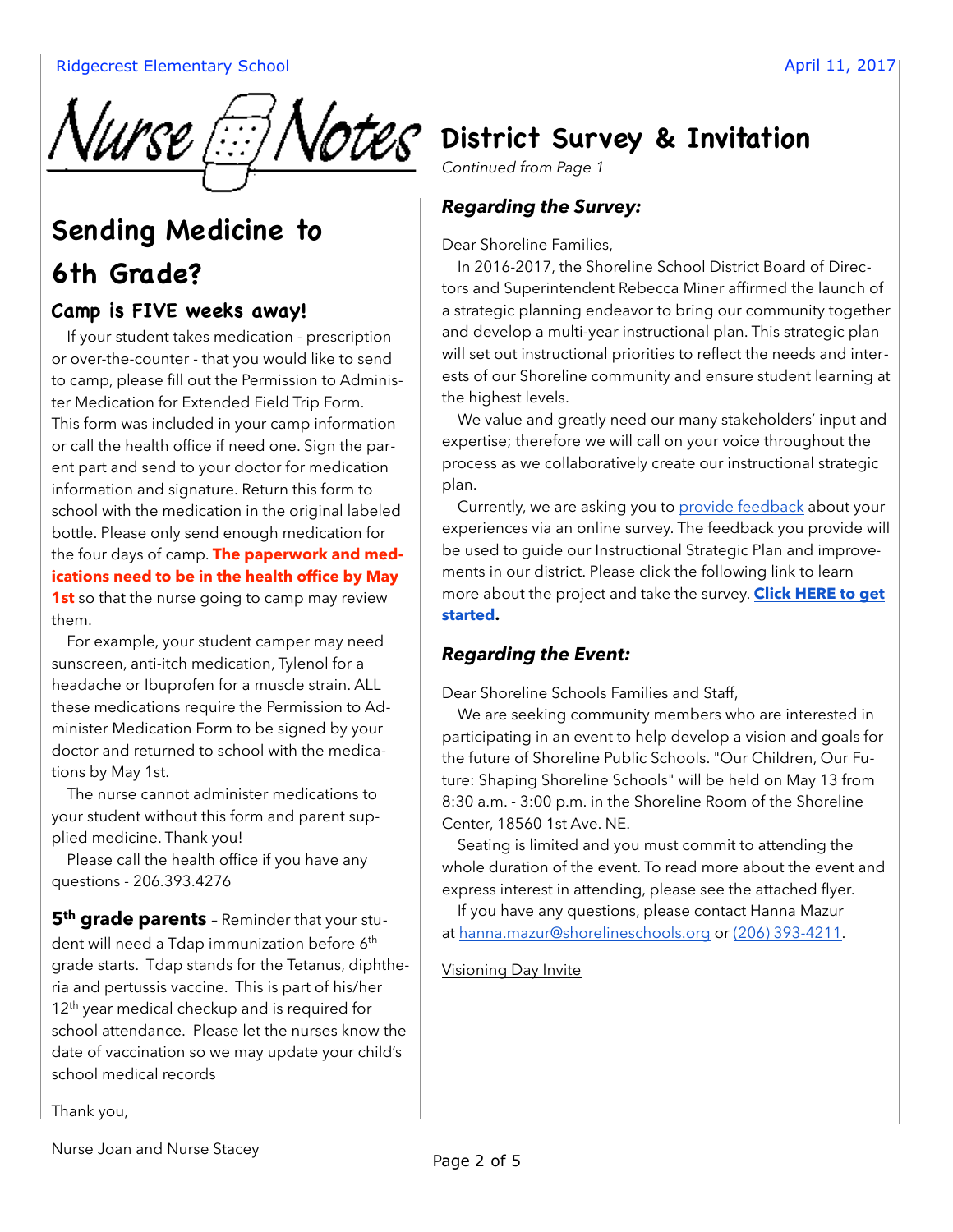#### Ridgecrest Elementary School **April 11, 2017 April 11, 2017**

## **News from the RC**



April is National Poetry Month, which we celebrate in the library by reading and sharing poetry all month. We read and share different types of poems from our four shelves of poetry books, many purchased with grants from the Shoreline Public Schools Foundation and our Ridgecrest PTA.

One favorite book is "Once I Ate a Pie" by Patricia Mac-Lachlan. From a dog's point of view, the poems explain why they burst into the bathroom to check on you (they are herders), and why they use their noses to get into dog cookie boxes (they are proud of their work). Another favorite is "If Not for the Cat" by Jack Prelutsky, haiku riddles that challenge you to guess the animal being described.

We have many collections of poetry books for all ages, including "100 Poems for Boys," "Bookspeak! Poems about Books," and the Poetry for Young People series, including Edgar Allan Poe, Emily Dickinson, Langston Hughes, and Robert Frost. Check them out from our library or another library and enjoy reading them aloud with your family.

 We also celebrate with a "Poem in Your Pocket" activity, where students choose a poem from their grade's pocket and share it with friends or family to get a Poetry Month bookmark. Ask



your student if they have a poem in their pocket!

~ Joanna

## **\*\*\* PTA NEWS \*\*\***

The following link will take you to the current PTA newsletter:

<http://ridgecrestpta.org/Doc/Public/PTANews%2004.2017.pdf>

## **RC PTA Nominating Committee**

The PTA board is looking for nominations to fill the following open positions:

co-Presidents

VP of Fundraising

VP of Programs

Please visit [www.ridgecrestpta.org](http://www.ridgecrestpta.org) for more information.

### **The RC Talent Show is COMING!**

The RC Talent Show will be held on Friday, June 2 from 6:30-8:30pm

An audition sign-up forms are due no later than 3pm on Friday, April 28th. If you student(s) did not bring home a form, we have some available in the front office.

Please consider the following when preparing your act:

- \* Performance time limit is 3 minutes
- \* Practice and be prepared for the rehearsal
- \* You agree to attend ALL MANDATORY EVENTS: Audition: May 2nd (a time will be assigned based on your availability

 Dress Rehearsal (June 1st) 3:30-5:30pm Talent Show (June 2nd) 6:30-8:30pm

Questions? Please contact the Talent Show Coordinator: Myles Corbin ([myles.corbin@gmail.com](mailto:myles.corbin@gmail.com))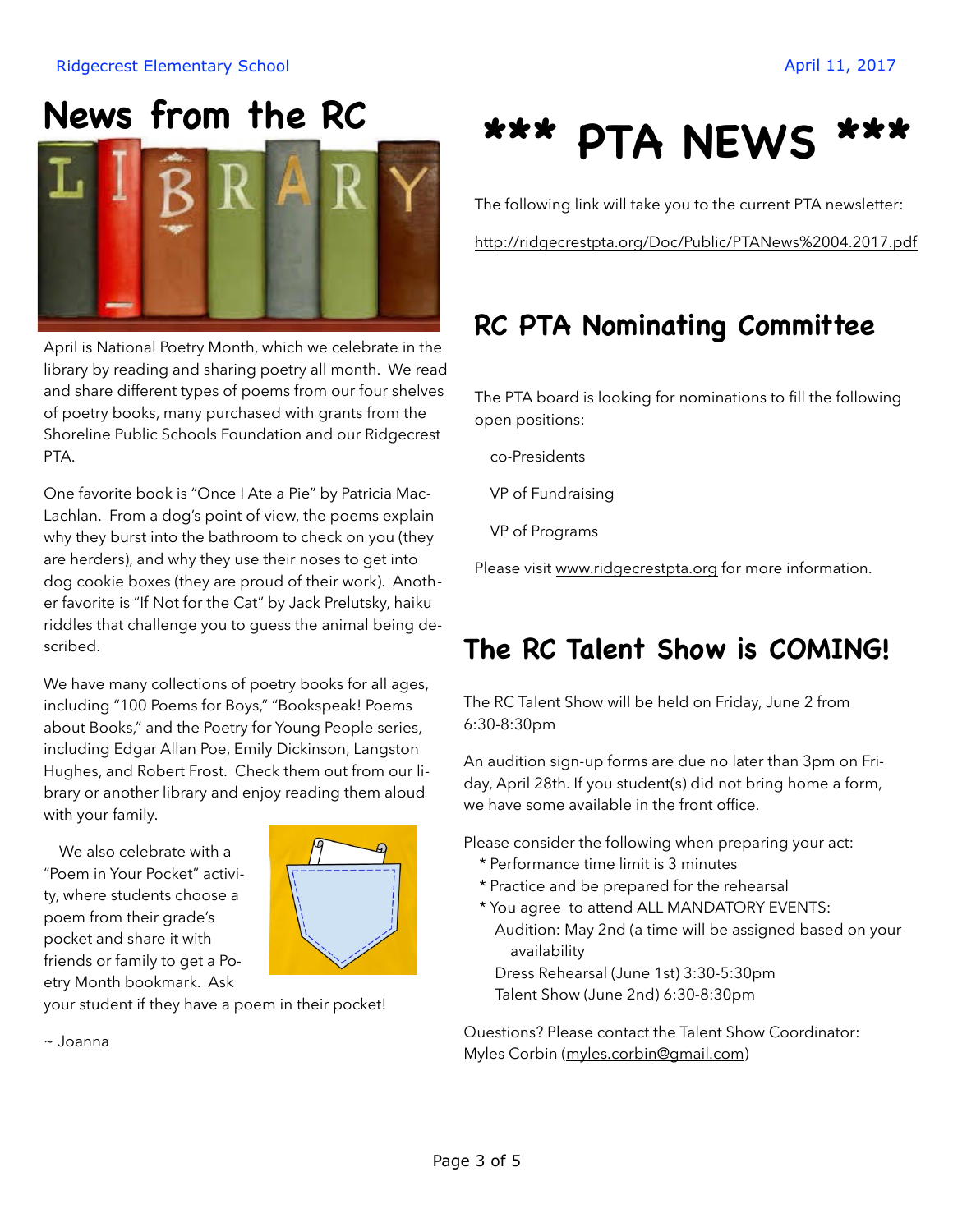

# Counselor's Corner



#### Help Your Child Succeed in School: **Build the Habit of Good Attendance Early** School success goes hand in hand with good attendance!

#### **DID YOU KNOW?**

- Starting in kindergarten, too many absences can cause children to fall behind in school.
- Missing 10 percent (or about 18 days) can make it harder to learn to read.
- Students can still fall behind if they miss just a day or two days every few weeks.
- Being late to school may lead to poor attendance.
- Absences can afect the whole classroom if the teacher has to slow down learning to help children catch up.

**Attending school regularly helps children feel better about school—and themselves. Start building this habit in preschool so they learn right away that going to school on time, every day is important. Good attendance will help children do well in high school, college, and at work.**

#### **WHAT YOU CAN DO**

- Set a regular bed time and morning routine.
- Lay out clothes and pack backpacks the night before.
- Find out what day school starts and make sure your child has the required shots.
- Introduce your child to her teachers and classmates before school starts to help her transition.
- Don't let your child stay home unless she is truly sick. Keep in mind complaints of a stomach ache or headache can be a sign of anxiety and not a reason to stay home.
- If your child seems anxious about going to school, talk to teachers, school counselors, or other parents for advice on how to make her feel comfortable and excited about learning.
- Develop back-up plans for getting to school if something comes up. Call on a family member, a neighbor, or another parent.
- Avoid medical appointments and extended trips when school is in session.

**When Do Absences Become a Problem?**



Note: These numbers assume a 180-day school year.

©2011 Reach Out and Read, Inc. All rights reserved. ATT1PG\_09/11

For more on school readiness, visit **attendanceworks.org** and **reachoutandread.org**